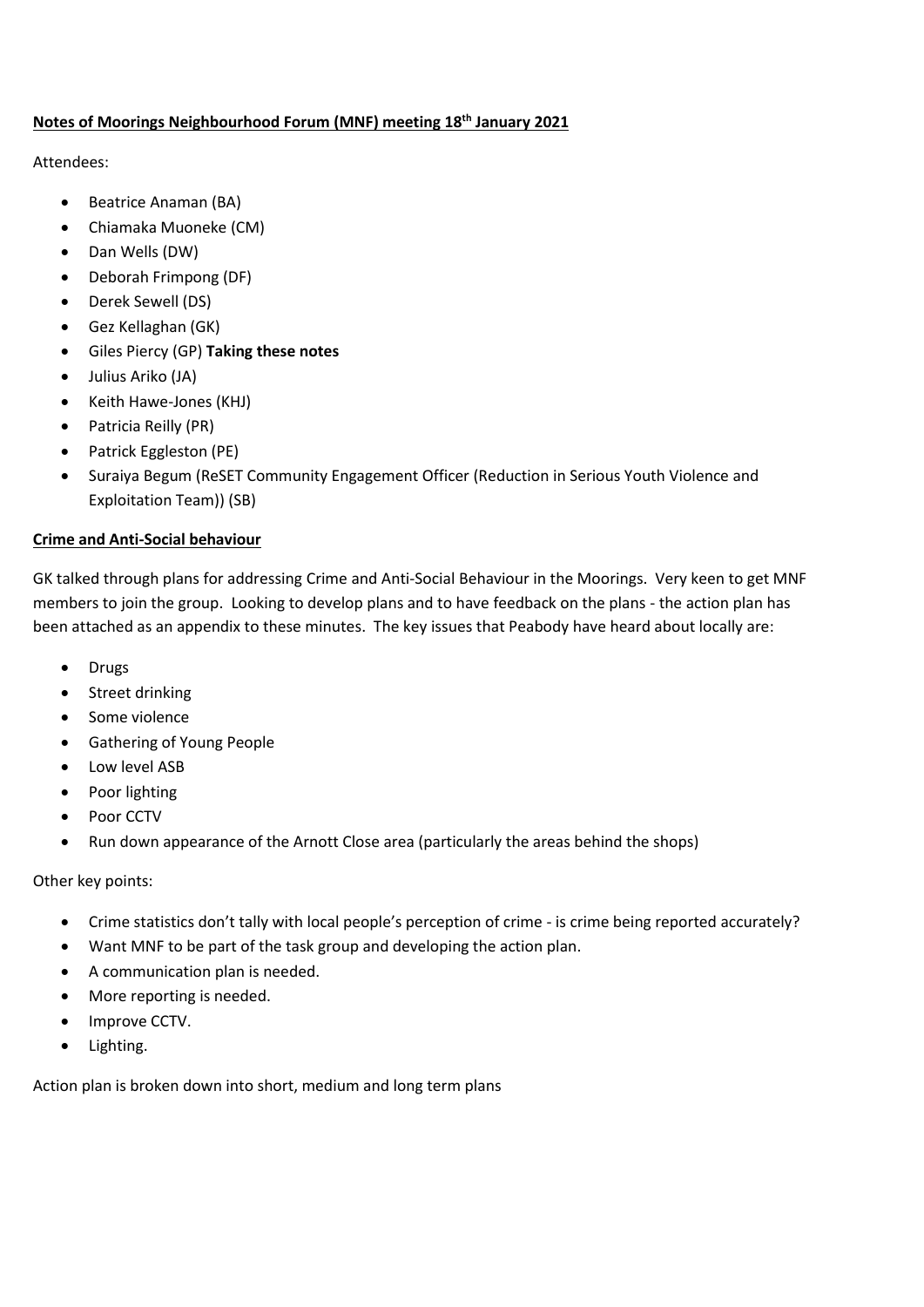PE asked if Peabody was planning to do anything about the steps that lead down to Arnott's close from the road - they are in a poor state of repair.

DF said that this issue is that the space is leased by The Christian Life Centre (CLC) and they would need to be supportive.

KHJ also mentioned that the other set of steps are very narrow and a challenge in terms of social distancing.

GK said would discuss with Kate Bachelor and would bring drawings to the next meeting so that we can all be clear about what steps are being discussed.

GK said that there are lots of areas where the MNF can support.

DF asked in what ways?

GK said to help develop the plans and maybe to look at specific issues such as how to increase reporting?

KHJ said that reporting of crime is difficult as there is a perception (among some local people) that the police are not interested. But recognised that if people do not report then how will the police know? Also said that he sees on Facebook people talking about issues such as "trying car door handles" or "stealing people's deliveries". There needs to be an online system for crime reporting - could we have something that is much more localised? The current police system is very un-user friendly.

DS mentioned his experience in Kingston of reporting a crime on behalf of his father – the local police there has a Facebook page which worked brilliantly. (N.b. it appears that the Facebook page has now changed and reflects that of Greenwich Police.)

Keith asked if Thamesmead police have a Facebook page.

GK said that the group needs to agree what is the best way for local people to report crime and ASB. People are fearful of reporting crime, but the group hasn't nailed down how crime should be reported.

SB - said she has a survey that could be used to find out more about why people are not reporting?

GK said that the next task groups meeting is in February and that meeting should be used to agree the reporting process for crime and ASB.

DF asked if anyone could attend the meeting (Tuesday 16<sup>th</sup> February at 09.00)?

JA said that he could attend. He also said how important it is that there is a focal point for reporting of crime in Thamesmead.

DS offered to speak to local police to inquire further about reporting via-Facebook.

DF asked if we could get another representative, from the MNF, to join the Task Group.

KHJ offered to also attend.

GK said she would send invites to KHJ and JA and the meeting on 16<sup>th</sup> February will be used to focus on reporting of crime.

#### Summary actions: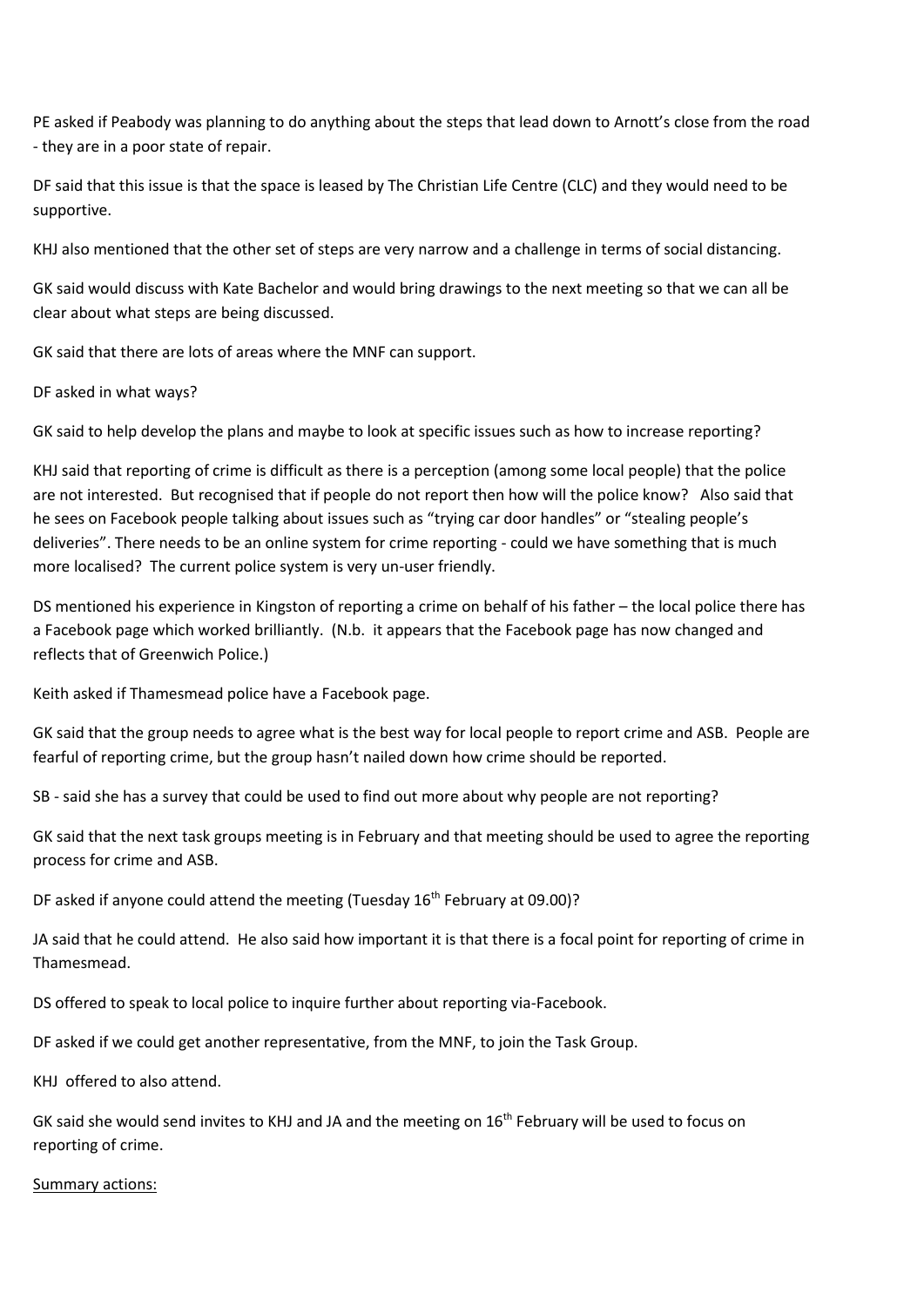- 1. GK to send invite to Crime and ASB task group to JA and KHJ.
- 2. DS to contact police about use of Facebook.

## **What should the forum focus on?**

DF asked what thoughts people had. There are three tentative areas that the forum is proposing to focus on:

- 1. Crime and ASB
- 2. Redevelopment of the Birchmere Changing rooms
- 3. Improving lighting

DF also said that the MNF is currently only supported by three officers (Deborah Frimpong, Sue Pollock and Derek Sewell) and that there is a need to recruit people to the vacant posts.

PE said that there is a challenge in terms of getting people to be involved and pointed out that low attendance at the meetings of local people.

DW said that Peabody is starting to think about the Birchmere changing room and that initially, they want to undertake a "feasibility study". Peabody is very keen to understand what local people want.

GP said that he felt that one of the key challenges of the MNF is to get local people more involved which had always been a challenge - he suggested that the MNF should focus fully on progressing the three areas rather than worrying too much about committee positions and other bureaucratic issues. The priority was to reach out to local people with very clear messages about what you (the forum) want. For example - the MNF wants to do something about Lighting - are you concerned about lighting? Do you want to be involved in improving the lighting in the Moorings? Or… Do you want to get involved in bringing the Birchmere Changing rooms back to life? Essentially, focussed, single-issue, campaigns that demonstrate the value of the forum. And for now, park any plans to develop a Neighbourhood Plan.

PR said that she sees how hard it is to get people to participate. Her view is that people need to see some wins or else they will lose interest in the MNF.

DF said that the MNF has done too much asking. We cannot do more surveys. Peabody needs to help the forum with quick wins.

JA said was in total agreement with PR and DF

DS said that he hears what people are saying but that we need to start from where we are not where we want to be. Agreed that need to achieve some quick wins and be able to report back on progress to local people "we are doing something but going slowly because you're not helping".

KHJ reinforce that people need to see something positive come out of the Forum - maybe just focus on one thing and do it well. Maybe just run with Crime and ASB for now.

BA yes but also would like to see something done about the lighting.

DS said that he has already done something about lighting. He has written to the council and within three days the lights were fixed.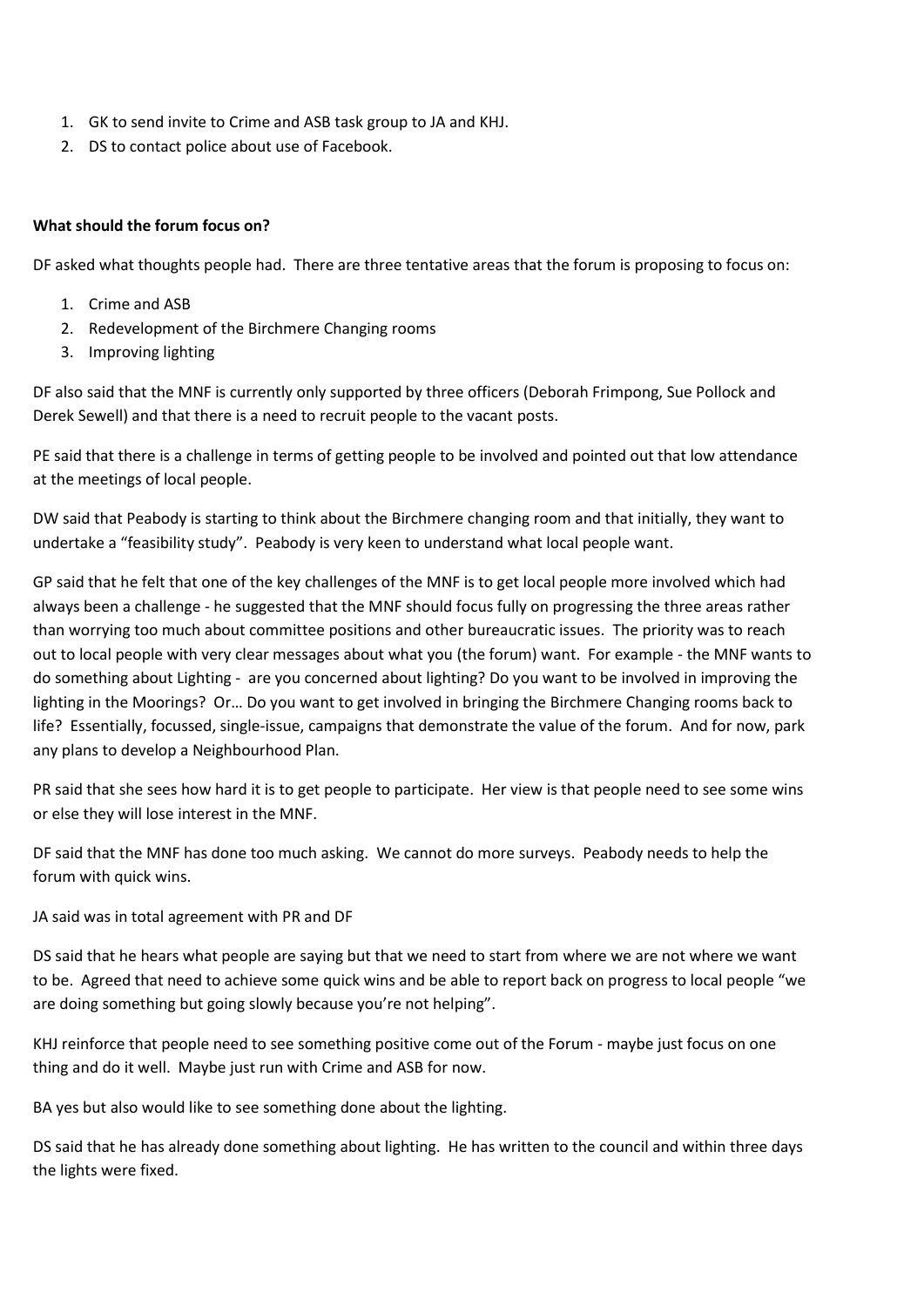PR said that that is a great example of what the MNF has achieved and that the MNF should be very actively promoting that - "you told us that lighting was a problem - look what we've done!"

DF agreed that it is important to educate people that things can be fixed, and the Forum is there to help get things done.

KHJ - said that street lighting and ASB go together and maybe that should be considered - "bring us your lighting problems and we'll get it sorted".

GK agreed that lighting and ASB are connected and would be part of the agenda for the Crime and ASB task group meeting on 16<sup>th</sup> Feb. She also said that Averil Lekau is looking for people to join the local ward panel.

## Summary actions

- 1. DS to make clear on update what has been achieved in terms of lighting.
- 2. GK to report back at next meeting re the Birchmere Changing rooms.
- 3. At next the meeting, MNF needs to decide if they want to get involved in any developments relating to the changing rooms.

## **NEXT MEETING**

22<sup>nd</sup> February 2021 at 18.00 on Zoom

## **AOB**

PR mentioned the Thamesmead Growers

## Appendix

Need to add in action plan from Gez Kellaghan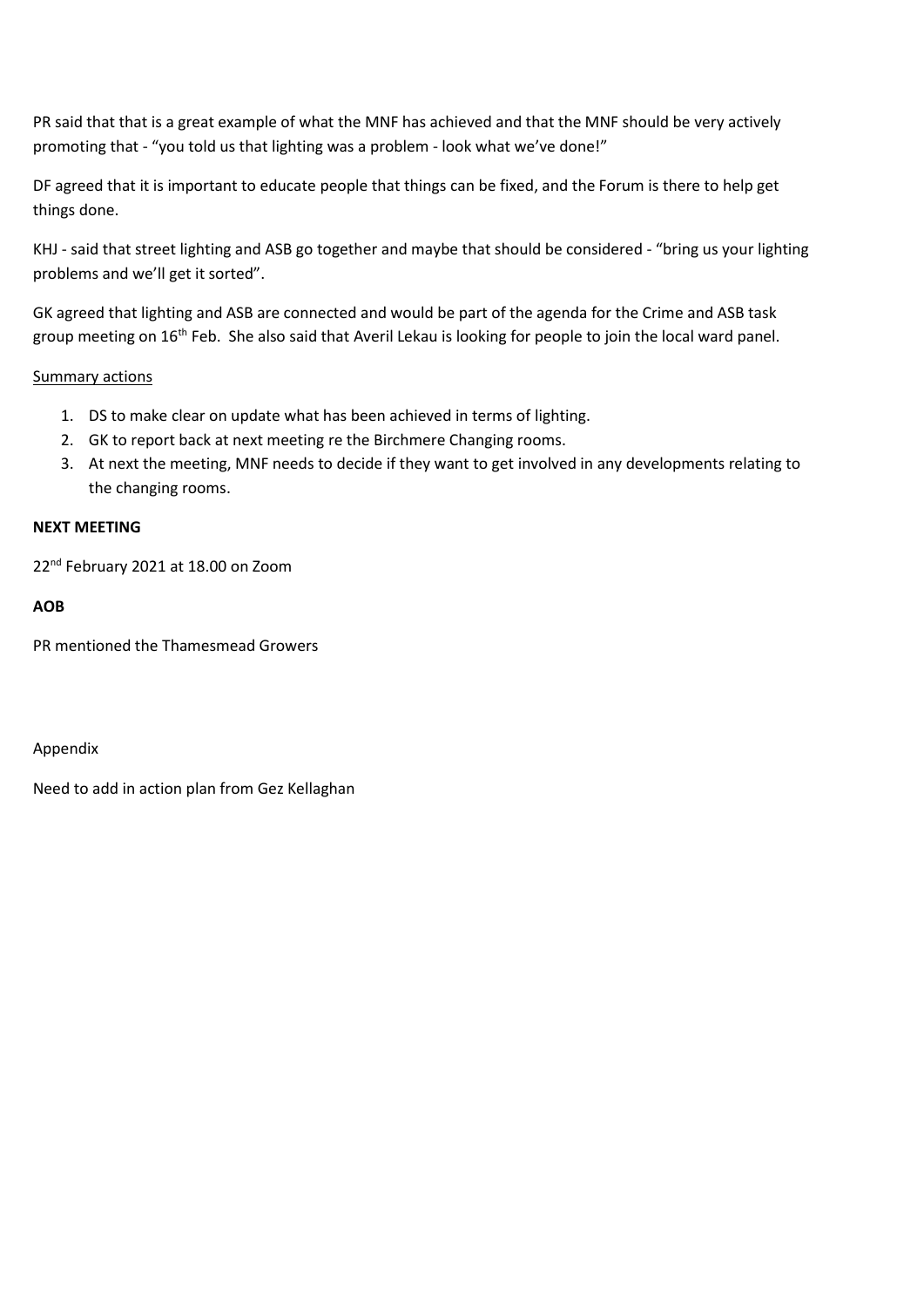## **The Moorings – Creating Safer Spaces Action Plan**

# **DRAFT**

The tackling of Crime and Anti-Social Behaviour has been seen as a priority for the local community around The Moorings.

Evidence (Moorings Forum Survey, Young Foundation Research, plus anecdotal evidence from residents, Peabody staff and contractors) suggests that people feel unsafe generally, but particularly at night in and around the Arnott Close area.

The refurbishment of the former social club has amplified these concerns with Peabody wanting to respond to these issues, working with local partners, to create a space which feels welcoming and everyone can use this space without fear or anxiety of crime and anti-social behaviour.

## **Overall Aim of Action Plan**

Make people safer in Arnott Close and surrounding areas

## **Highlighted Activities Around Arnott Close**

- Street Drinking
- Drug taking/dealing
- Violent incidents
- Gatherings of Youths
- General low level ASB

## **Highlighted Environmental Issues leading to people feeling unsafe**

- Inadequate or Broken Lighting
- Inadequate CCTV
- Run down shop fronts
- Run down areas behind the row of shops.

## **Partners**

- The Police
- Royal Borough of Greenwich
- Super Zone Group Members
- Moorings Neighbourhood Forum
- Children's Commmunity Strategic Group
- Ward Councillors
- **CACT**
- Other Community Groups

## **The Action Plan**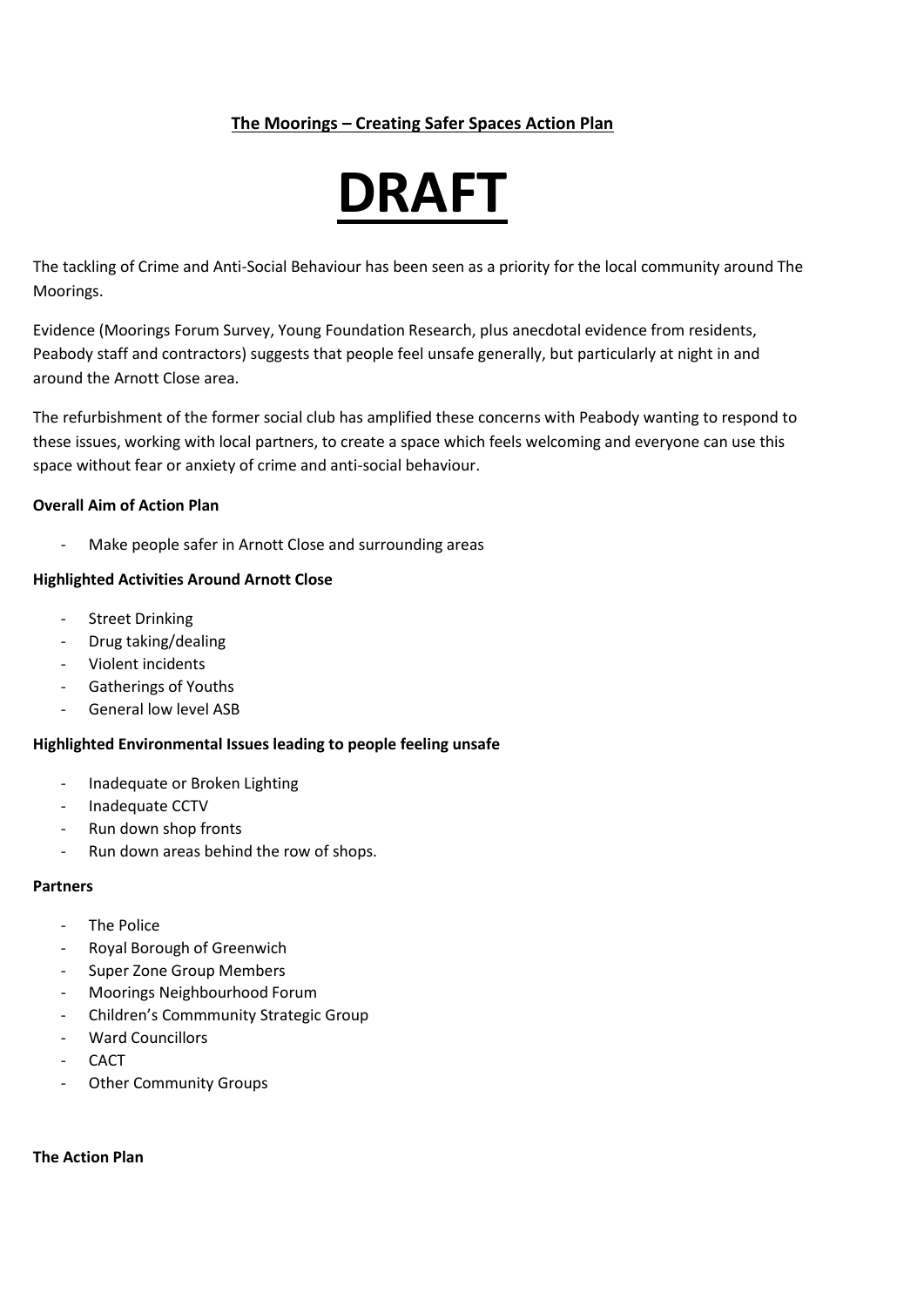The action plan is split into three categories; Immediate (Blue) - things we (Peabody) are already working on or hope to achieve in the short term, Medium (Yellow)– Tasks we hope to achieve in the not too distant future with the help and support from our partners, Long (Orange) – Aspirations that we hope can be achieved in the long term with our partners.

Green – Is where we hope the Moorings Neighbourhood Forum will get involved in this process.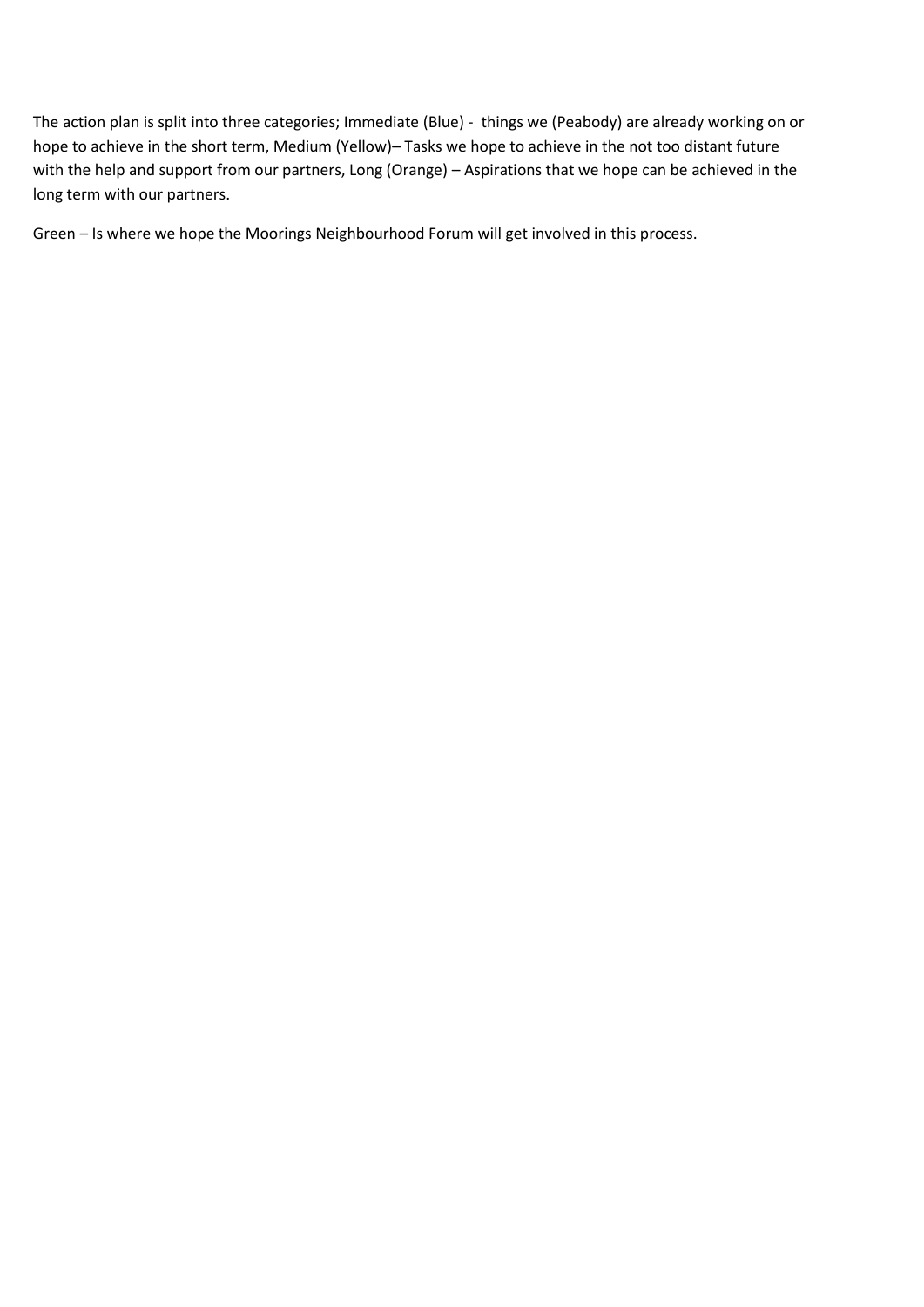## **Action Plan For Peabody and Partners**

|                         | IMMEDIATE ACTIONS - What's is already being done?                 |                     |                                                                                                                                                                                                                                                                                                                                      |                                       |                                                                                                                |            |                                                                                                                                                                                         |  |  |  |
|-------------------------|-------------------------------------------------------------------|---------------------|--------------------------------------------------------------------------------------------------------------------------------------------------------------------------------------------------------------------------------------------------------------------------------------------------------------------------------------|---------------------------------------|----------------------------------------------------------------------------------------------------------------|------------|-----------------------------------------------------------------------------------------------------------------------------------------------------------------------------------------|--|--|--|
|                         | Action                                                            | Type of<br>activity | <b>Detail</b>                                                                                                                                                                                                                                                                                                                        | Lead<br>individual /<br>organisation  | Key partners to<br>engage                                                                                      | Timescale  | Tasks/Progress/Outcomes                                                                                                                                                                 |  |  |  |
| $\mathbf{1}$            | Map ongoing<br>initiatives which<br>support / impact<br>this work | Research            | Related to the initiatives below<br>need to understand from key<br>partner agencies what, if any,<br>plans they have in place or have<br>in development                                                                                                                                                                              | Peabody                               | Police, RBG,                                                                                                   | 1-3 months | Consult with Super<br>$\bullet$<br>Zone group<br>Collate information on<br>other initiatives from<br>Partners (If any)                                                                  |  |  |  |
| $\overline{2}$          | Collect<br>comprehensive<br>data set &<br>interrogate             | Research            | Ensure have full picture of ASB<br>including Peabody data from<br>Warden Service and more data<br>about crime - specifically about<br>concentration of crimes in<br>Arnott Square. Also, data from<br>police about extent of local<br>reporting if this is available.<br>Build up a profile of ASB,<br>exploitation, street drinkers | Peabody<br>Police, RBG<br><b>CACT</b> |                                                                                                                | 1-3 months | <b>Collated information</b><br>$\bullet$<br>from surveys, police<br>and warden reports,<br>Peabody colleague<br>experiences.<br>Stats put together<br>Shows low levels of<br>reporting. |  |  |  |
| $\overline{\mathbf{3}}$ | Establish<br>operational task<br>group &<br>governance            | Governance          | We discussed that this should be<br>a sub-group of the Moorings<br><b>Children's Community Strategic</b><br>Group with key local partners<br>involved.                                                                                                                                                                               | Peabody                               | Police, RBG's Safer<br>Neighbourhoods<br>team, Moorings<br><b>Community Groups,</b><br><b>Local businesses</b> | 1-3 months | Peabody to establish<br>group with partners<br>(SuperZone)<br>MNF to be invited to sit<br>on this task group                                                                            |  |  |  |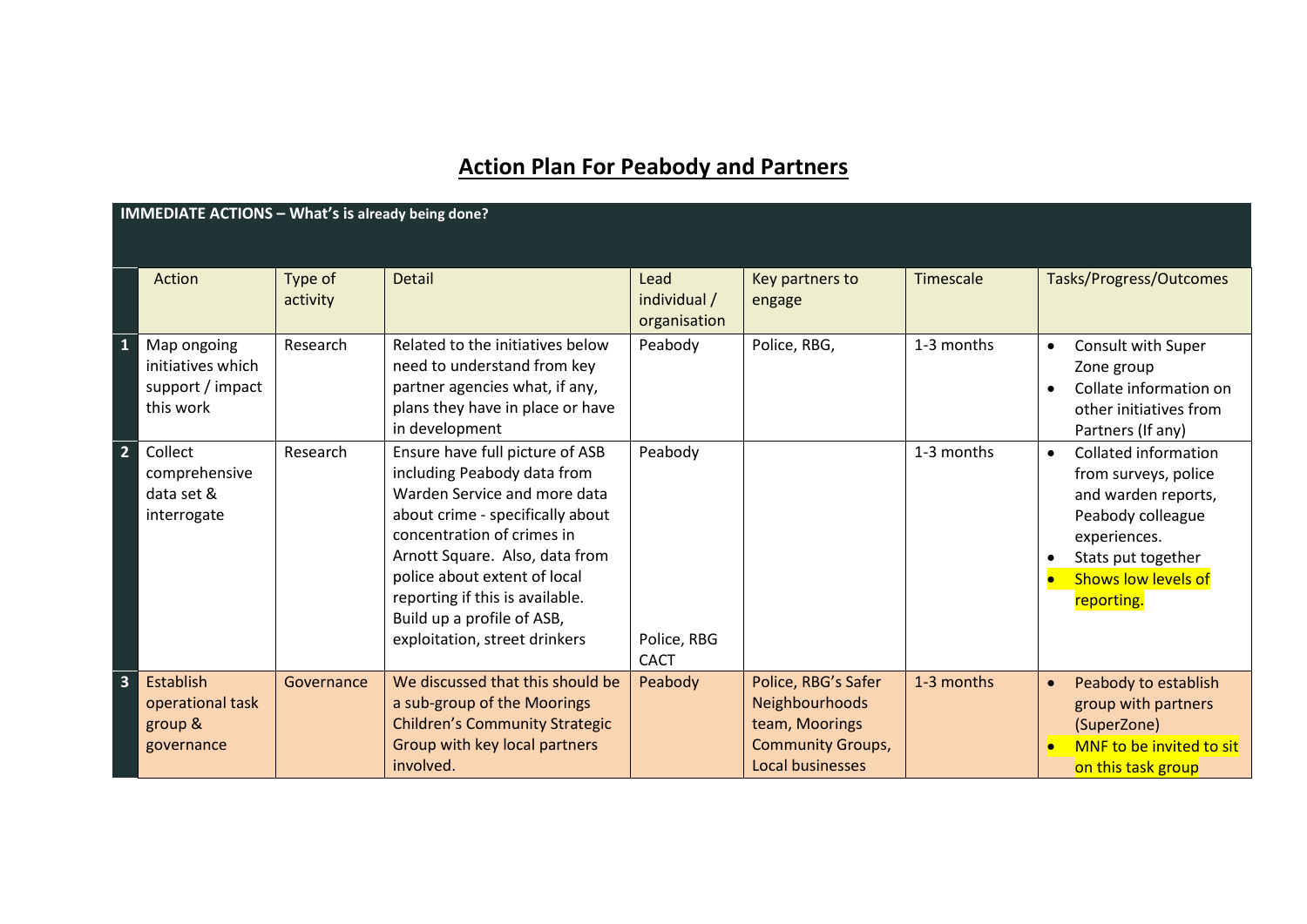|                  |                                                                                                                  |                  |                                                                                                                                                                               |                           |                                                                  |                                                              |                        | Partners to sign up to<br>action plan                                                                                        |
|------------------|------------------------------------------------------------------------------------------------------------------|------------------|-------------------------------------------------------------------------------------------------------------------------------------------------------------------------------|---------------------------|------------------------------------------------------------------|--------------------------------------------------------------|------------------------|------------------------------------------------------------------------------------------------------------------------------|
| $\boldsymbol{4}$ | <b>Develop</b><br>communications<br>plans around<br>work to improve<br>the environment<br>around Arnott<br>Close | Governance       | Need plan for this workstream,<br>to publicise the work, promote<br>residents' role in this, and<br>provide regular updates on<br>successes.                                  | Peabody<br>/RBG           | <b>Moorings</b><br>Neighbourhood<br>Forum, Other local<br>groups | 1-3 months for<br>plan<br>$3-12$ for<br>execution            | $\bullet$              | Peabody to draw up<br>comms plan with<br>partners<br><b>Direct input from MNF</b>                                            |
| 5                | Promote ways to<br>report crime and<br>ASB&<br>safeguarding<br>concerns to the<br>correct channels.              | <b>Behaviour</b> | <b>Establish guidance for: Peabody</b><br>staff, other staff working in the<br>area and local people for how to<br>report a crime. Done in<br>cooperation with the Police SNT | Peabody /<br>Police / RBG | <b>Community groups</b>                                          | $3 - 6$ months                                               | $\bullet$              | Linked into comms plan<br>Peabody to work on<br>improving channels<br><b>Role for MNF to</b><br>promote in the<br>community. |
| $6\phantom{1}6$  | <b>Improve CCTV</b>                                                                                              | Maintenance      | Review CCTV - Undertake audit<br>of current CCTV and develop<br>proposal for improving and<br>access to recordings and budget                                                 | Peabody                   | RBG's Safer<br>Neighbourhoods<br>team, Police,                   | 1-3 months for<br>assessment<br>3-12 months for<br>improving | $\bullet$              | NS, Fixed CCTV<br>Can we update to be<br>remote access?<br>Will this be picked up<br>by Social Club<br>Improvements          |
|                  | <b>Review and fix</b><br>existing lighting<br>in Arnott Close                                                    | Maintenance      | Lighting survey required by<br><b>Asset Management Team to</b><br>establish what lights need fixing<br>on Peabody land.<br>RBG to raise repairs for lights on<br>their land.  | Peabody/RBG               | <b>RBG/MNF</b>                                                   | 1-3 months for<br>assessment                                 | $\bullet$<br>$\bullet$ | Update from AM.<br><b>Explore night walk with</b><br><b>MNF &amp; other partners</b><br>including RBG & SNT                  |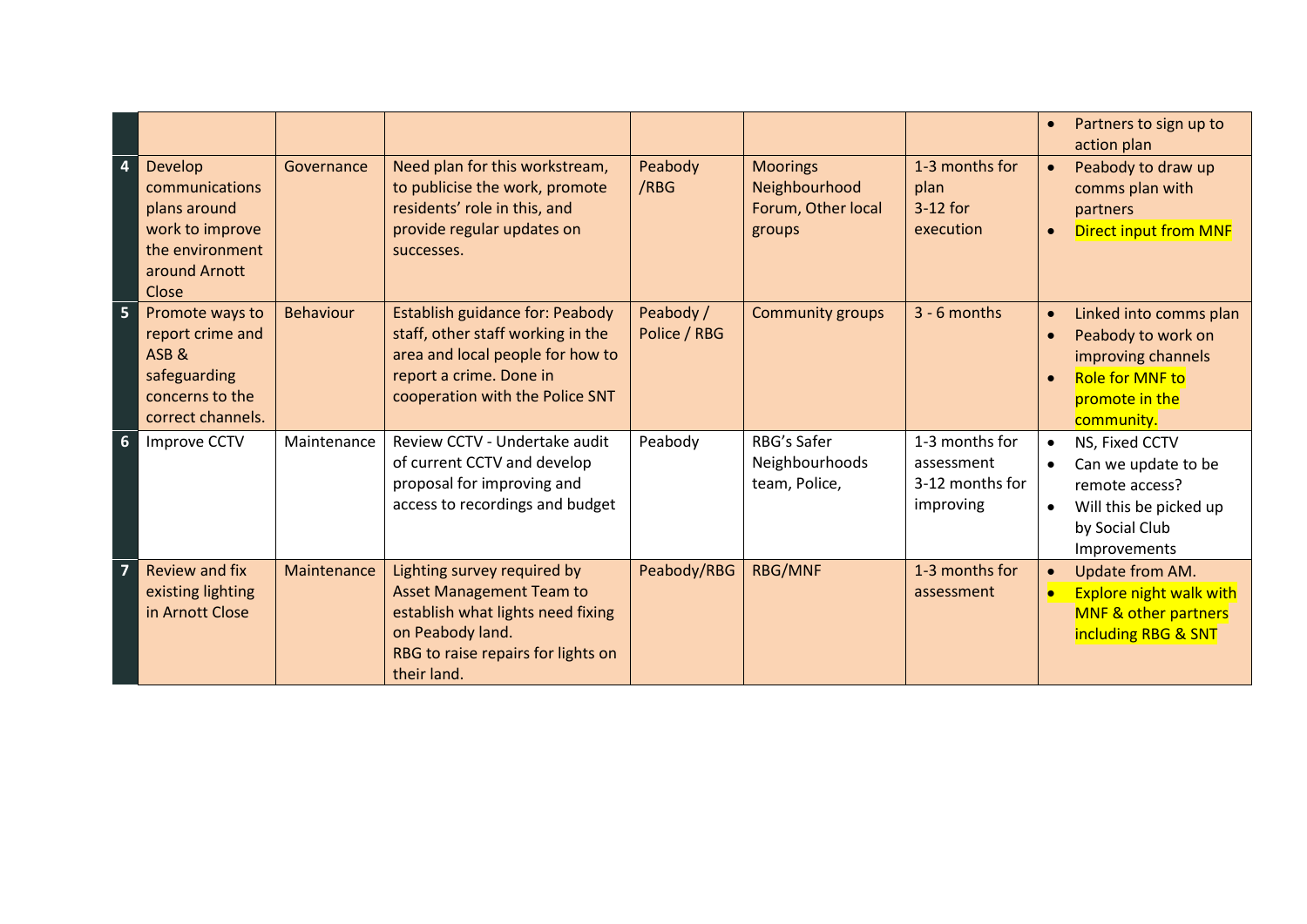| Action                                                                                             | Type of<br>activity          | <b>Detail</b>                                                                                                                                                  | Lead<br>individual /<br>organisation | Key partners to<br>engage                | Timescale   | Tasks/Progress/Outcomes                                                                                        |
|----------------------------------------------------------------------------------------------------|------------------------------|----------------------------------------------------------------------------------------------------------------------------------------------------------------|--------------------------------------|------------------------------------------|-------------|----------------------------------------------------------------------------------------------------------------|
| Assess need for<br>more lighting                                                                   | Improvements                 | Is lighting adequate - assess<br>whether there is need for more<br>lighting.                                                                                   | Peabody/RBG                          | RBG/MNF                                  | 3-12 months | Undertake once<br>$\bullet$<br>current lights are fixed<br>Social Club lights may<br>$\bullet$<br>improve this |
| Improve signage<br>about CCTV                                                                      | Public realm<br>improvements | Need to design sign(s) and<br>have printed and fixed                                                                                                           | Peabody                              | Address as part of<br>improving the CCTV | 3-12 months | Once CCTV is in full<br>$\bullet$<br>working order                                                             |
| Introduce<br>preventative<br>measures to stop<br>children getting<br>on former social<br>club roof | Public realm<br>improvements | Will be picked up as part of the<br>improvements to the social<br>club                                                                                         | Peabody                              | Police                                   | 1-3 months  | Update on the plans<br>$\bullet$<br>specifically linked to<br>security. (LINK HERE)                            |
| Engage with<br>owner of building<br>behind shops<br>where Fabulous<br>Tots Nursery is<br>based     | Public real<br>improvements  | Build better understanding of<br>what services are delivered<br>from there, any support they<br>may need from Peabody.<br>Understand what future plans<br>are. | Peabody                              | Church and nursery                       | 3-12 months | Engage with owner of<br>building behind shops<br>where Fabulous Tots<br>Nursery is based                       |

**MEDIUM TERM ASPIRATIONS - What are we planning to do with partners in near future?**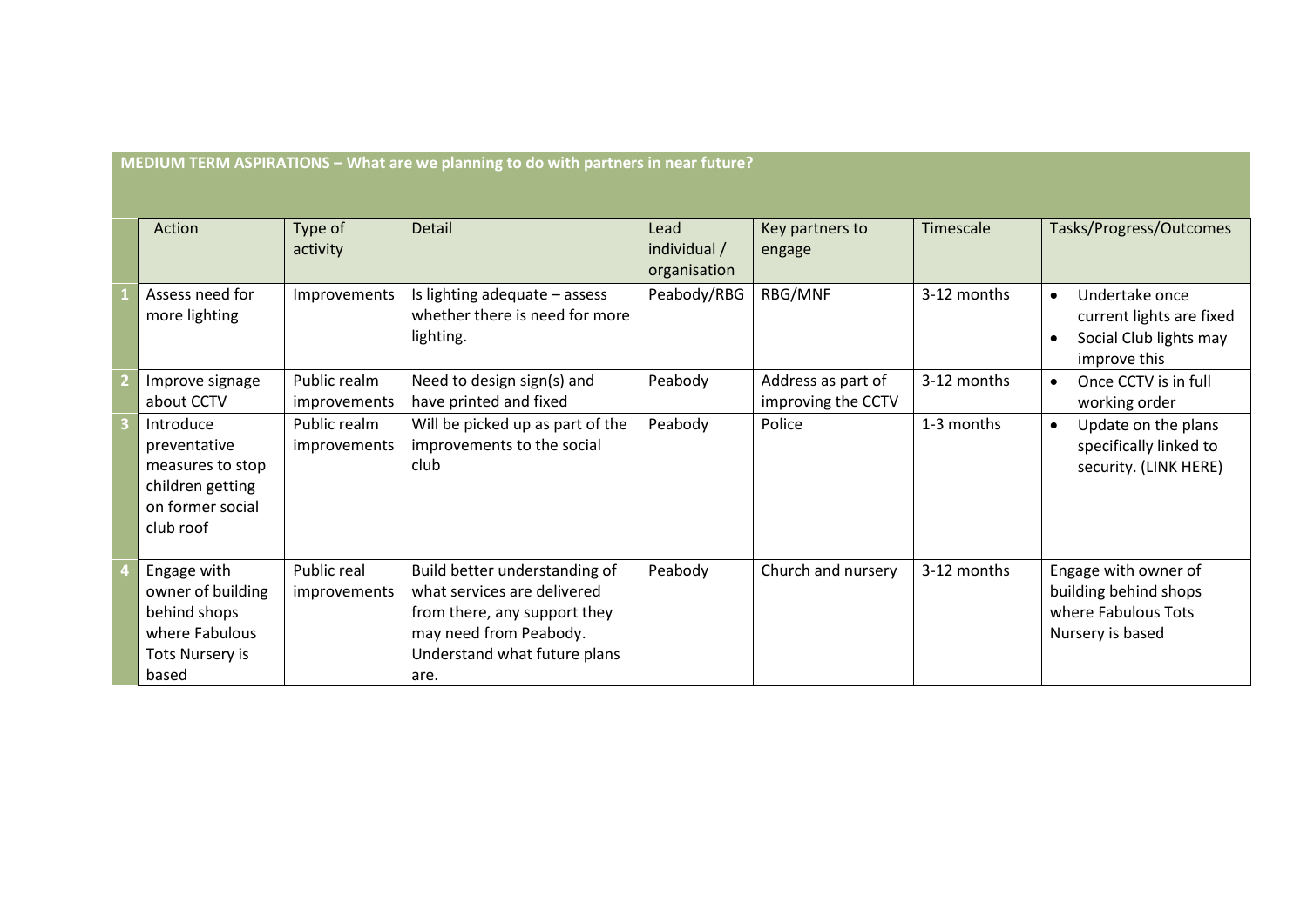|                         | LONG TERM ASPIRATIONS - What do we hope to achieve in the long term with partners? |                                     |                                                                                                                                                                                                             |                                   |                              |                                                               |                                                                                                                                                                                                    |  |  |
|-------------------------|------------------------------------------------------------------------------------|-------------------------------------|-------------------------------------------------------------------------------------------------------------------------------------------------------------------------------------------------------------|-----------------------------------|------------------------------|---------------------------------------------------------------|----------------------------------------------------------------------------------------------------------------------------------------------------------------------------------------------------|--|--|
|                         |                                                                                    | Type of<br>activity                 | <b>Detail</b>                                                                                                                                                                                               | Lead individual<br>/ organisation | Key partners to<br>engage    | Timescale                                                     | Tasks/Progress/Outcomes                                                                                                                                                                            |  |  |
| 1                       | Tackle street<br>drinking / drug<br>taking                                         | Behaviour                           | Explore how to tackle this, e.g.<br>with Police what powers are<br>available? And with Drug and<br>Alcohol teams                                                                                            | Police                            | Peabody, Local<br>Shops, RBG | $3-6$                                                         | Partnership with Police<br>Explore a PSPO - Can<br>we gather evidence?<br>Linked with crime<br>$\bullet$<br>reporting<br>Possible support from<br>$\bullet$<br><b>RBG Community Safety</b><br>Team |  |  |
| $\overline{2}$          | Improving area<br>outside Christian<br>Life Centre (CLC)                           | Public realm<br>improvements        | CLC lease this space from<br>Peabody - engagement with<br>them would be a first action. Is<br>there potential to do<br>something together at quite a<br>basic level $-$ e.g. funding for<br>planters.       | Peabody/RBG                       | <b>CLC</b>                   | 1-3 months for<br>assessment 3-<br>12 months for<br>improving | Peabody to initiate<br>$\bullet$<br>conversation with CLC<br>Super Zone group to<br>$\bullet$<br>assist<br>Is there a role for<br>$\bullet$<br>MNF?                                                |  |  |
| $\overline{\mathbf{3}}$ | Improving the<br>area behind the<br>shops                                          | <b>Public realm</b><br>improvements | This is RBG land. Peabody<br>discussed putting in a joint bid<br>to the GGF with RBG to<br>improve this area but there<br>was no appetite from RBG.<br>Possible role for MNF to<br>engage directly with RBG | <b>RBG</b>                        | Peabody                      | 1-3 months for<br>assessment<br>3-12 months<br>for improving  | Part of SuperZone?<br>Can immediate issues,<br>such as rubbish etc be<br>picked up?<br><b>MNF</b> to liaise with and<br>$\bullet$<br>put pressure on RBG                                           |  |  |
| $\overline{4}$          | Shop front<br>improvements                                                         | Working with<br>local traders       | Is there anything that could be<br>done short / long term to<br>improve this area?                                                                                                                          | Peabody                           | Shop owners, RBG             | 1-3 months for<br>assessment                                  |                                                                                                                                                                                                    |  |  |